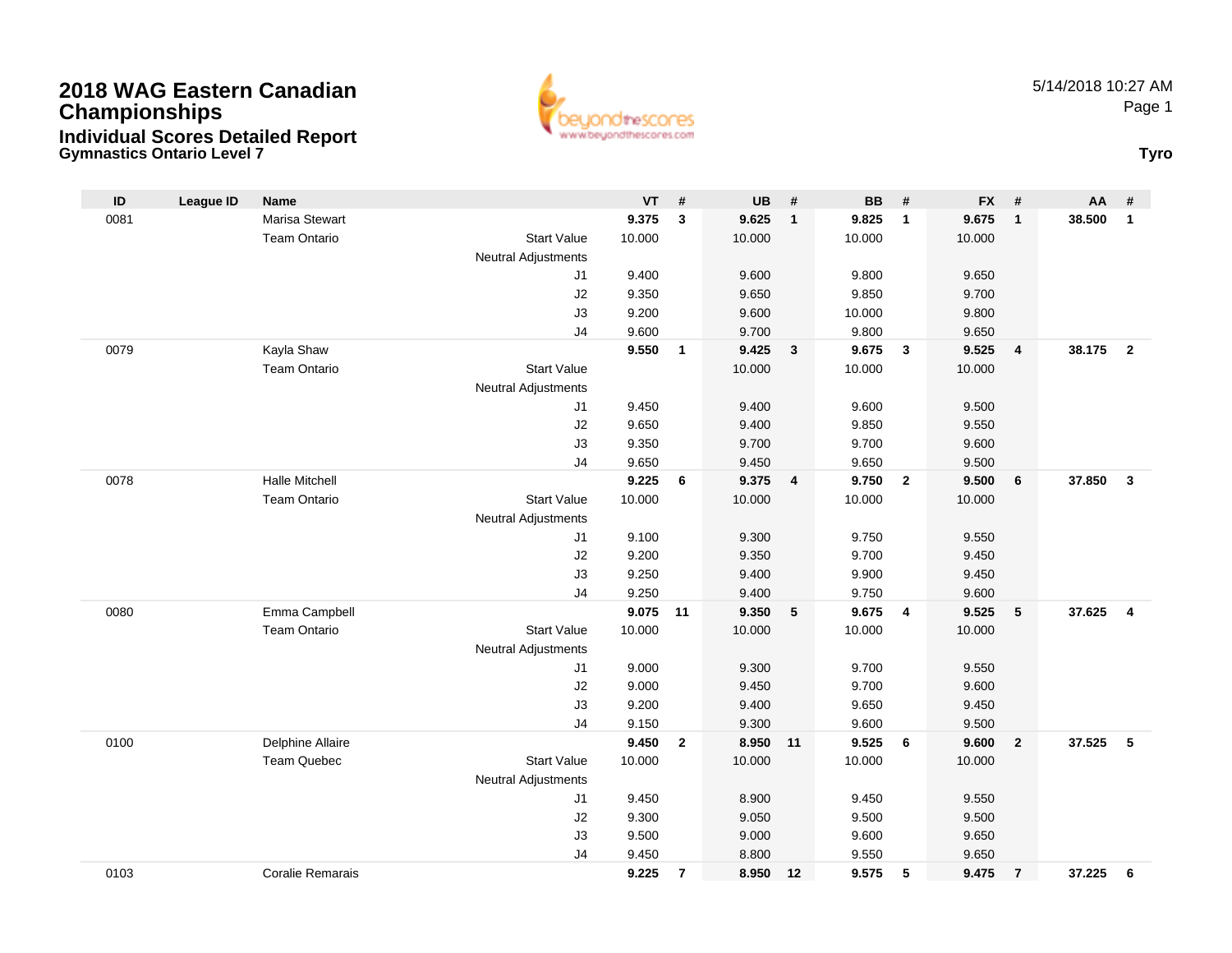| 2018 WAG Eastern Canadian<br><b>Championships</b><br><b>Individual Scores Detailed Report</b> |                           |                                                  | idtheSCONes<br>www.beyondthescores.com |                         |        |                |          |                |          |              | 5/14/2018 10:27 AM | Page 2         |
|-----------------------------------------------------------------------------------------------|---------------------------|--------------------------------------------------|----------------------------------------|-------------------------|--------|----------------|----------|----------------|----------|--------------|--------------------|----------------|
|                                                                                               |                           | <b>Start Value</b>                               | 10.000                                 |                         | 10.000 |                | 10.000   |                | 10.000   |              |                    |                |
|                                                                                               |                           | <b>Neutral Adjustments</b>                       |                                        |                         |        |                |          |                |          |              |                    |                |
|                                                                                               |                           | J <sub>1</sub>                                   | 9.200                                  |                         | 8.900  |                | 9.600    |                | 9.400    |              |                    |                |
|                                                                                               |                           | J2                                               | 9.250                                  |                         | 9.000  |                | 9.600    |                | 9.450    |              |                    |                |
|                                                                                               |                           | J3                                               | 9.250                                  |                         | 9.100  |                | 9.550    |                | 9.550    |              |                    |                |
|                                                                                               |                           | J <sub>4</sub>                                   | 8.950                                  |                         | 8.900  |                | 9.500    |                | 9.500    |              |                    |                |
| 0102                                                                                          | Emma Leclair              |                                                  | 9.325                                  | $\overline{\mathbf{4}}$ | 9.025  | 9              | 9.425    | 8              | 9.400    | 9            | 37.175             | $\overline{7}$ |
|                                                                                               | Team Quebec               | <b>Start Value</b>                               |                                        |                         | 10.000 |                | 10.000   |                | 10.000   |              |                    |                |
|                                                                                               |                           | <b>Neutral Adjustments</b>                       |                                        |                         |        |                |          |                |          |              |                    |                |
|                                                                                               |                           | J <sub>1</sub>                                   | 9.300                                  |                         | 8.950  |                | 9.350    |                | 9.350    |              |                    |                |
|                                                                                               |                           | J2                                               | 9.200                                  |                         | 9.150  |                | 9.500    |                | 9.500    |              |                    |                |
|                                                                                               |                           | J3                                               | 9.350                                  |                         | 9.100  |                | 9.650    |                | 9.350    |              |                    |                |
|                                                                                               |                           | J <sub>4</sub>                                   | 9.450                                  |                         | 8.800  |                | 9.350    |                | 9.450    |              |                    |                |
| 0101                                                                                          | Lily-Rose Turpin          |                                                  | 9.225                                  | 8                       | 8.725  | 16             | 9.400    | 9              | 9.550    | $\mathbf{3}$ | 36.900             | 8              |
|                                                                                               | Team Quebec               | <b>Start Value</b>                               | 10.000                                 |                         | 10.000 |                | 10.000   |                | 10.000   |              |                    |                |
|                                                                                               |                           | <b>Neutral Adjustments</b>                       |                                        |                         |        |                |          |                |          |              |                    |                |
|                                                                                               |                           | J <sub>1</sub>                                   | 9.100                                  |                         | 8.750  |                | 9.200    |                | 9.400    |              |                    |                |
|                                                                                               |                           | J2                                               | 9.200                                  |                         | 8.700  |                | 9.450    |                | 9.550    |              |                    |                |
|                                                                                               |                           | J3                                               | 9.250                                  |                         | 9.400  |                | 9.350    |                | 9.700    |              |                    |                |
|                                                                                               |                           | J <sub>4</sub>                                   | 9.250                                  |                         | 8.700  |                | 9.450    |                | 9.550    |              |                    |                |
| 0049                                                                                          | Cloe Levesque             |                                                  | 9.175                                  | 9                       | 8.725  | 17             | 9.475    | $\overline{7}$ | 9.475    | 8            | 36.850             | 9              |
|                                                                                               | <b>Team New Brunswick</b> | <b>Start Value</b>                               | 10.000                                 |                         | 10.000 |                | 10.000   |                | 10.000   |              |                    |                |
|                                                                                               |                           | <b>Neutral Adjustments</b>                       |                                        |                         |        |                |          |                |          |              |                    |                |
|                                                                                               |                           | J <sub>1</sub>                                   | 9.100                                  |                         | 8.800  |                | 9.650    |                | 9.450    |              |                    |                |
|                                                                                               |                           | J2                                               | 9.200                                  |                         | 8.650  |                | 9.100    |                | 9.550    |              |                    |                |
|                                                                                               |                           | J3                                               | 9.150                                  |                         | 9.000  |                | 9.600    |                | 9.450    |              |                    |                |
|                                                                                               |                           | J <sub>4</sub>                                   | 9.550                                  |                         | 8.500  |                | 9.350    |                | 9.500    |              |                    |                |
| 0050                                                                                          | Geneva Watson             |                                                  | 8.700                                  | 18                      | 9.450  | $\overline{2}$ | 9.275    | 12             | 9.325    | 13           | 36.750             | 10             |
|                                                                                               | <b>Team New Brunswick</b> | <b>Start Value</b><br><b>Neutral Adjustments</b> | 10.000                                 |                         | 10.000 |                | 10.000   |                | 10.000   |              |                    |                |
|                                                                                               |                           | J <sub>1</sub>                                   | 8.900                                  |                         | 9.400  |                | 9.350    |                | 9.350    |              |                    |                |
|                                                                                               |                           | J2                                               | 8.700                                  |                         | 9.500  |                | 9.250    |                | 9.450    |              |                    |                |
|                                                                                               |                           | J3                                               | 8.450                                  |                         | 9.500  |                | 9.100    |                | 9.250    |              |                    |                |
|                                                                                               |                           | J4                                               | 8.700                                  |                         | 9.400  |                | 9.300    |                | 9.300    |              |                    |                |
| 0068                                                                                          | Zoe Axell                 |                                                  | 9.275 5                                |                         | 9.000  | 10             | 9.075 18 |                | 9.350 12 |              | 36.700 11          |                |
|                                                                                               | Team Nova Scotia          | <b>Start Value</b>                               | 10.000                                 |                         | 10.000 |                | 10.000   |                | 10.000   |              |                    |                |
|                                                                                               |                           | <b>Neutral Adjustments</b>                       |                                        |                         |        |                |          |                |          |              |                    |                |
|                                                                                               |                           | J1                                               | 9.400                                  |                         | 8.950  |                | 9.200    |                | 9.400    |              |                    |                |
|                                                                                               |                           | J2                                               | 9.350                                  |                         | 9.100  |                | 8.800    |                | 9.250    |              |                    |                |
|                                                                                               |                           | J3                                               | 9.200                                  |                         | 8.800  |                | 9.300    |                | 9.300    |              |                    |                |
|                                                                                               |                           |                                                  |                                        |                         |        |                |          |                |          |              |                    |                |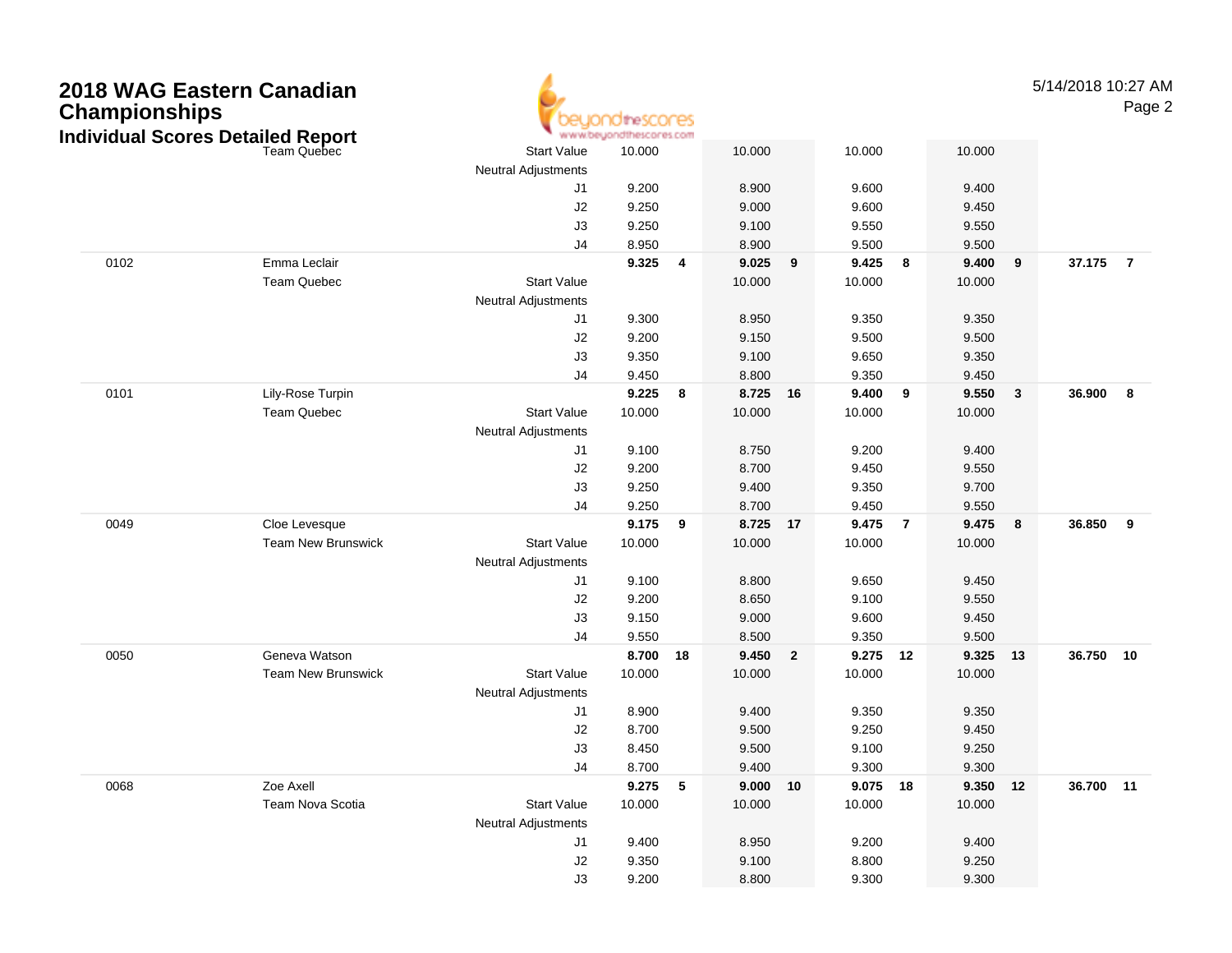

|      | ndividual Scores Detailed Report |                            | www.oeyonathescores.com |      |        |                |          |    |          |           |  |
|------|----------------------------------|----------------------------|-------------------------|------|--------|----------------|----------|----|----------|-----------|--|
|      |                                  | J4                         | 9.150                   |      | 9.050  |                | 8.950    |    | 9.400    |           |  |
| 0058 | Gabriella Chatman                |                            | 9.025                   | 13   | 9.050  | 8              | 9.325    | 11 | 9.300 14 | 36.700 12 |  |
|      | Team Newfoundland                | <b>Start Value</b>         | 10.000                  |      | 10.000 |                | 10.000   |    | 10.000   |           |  |
|      |                                  | <b>Neutral Adjustments</b> |                         |      |        |                |          |    |          |           |  |
|      |                                  | J1                         | 9.100                   |      | 8.950  |                | 9.200    |    | 9.300    |           |  |
|      |                                  | J2                         | 8.850                   |      | 9.250  |                | 9.300    |    | 9.300    |           |  |
|      |                                  | J3                         | 9.050                   |      | 9.000  |                | 9.350    |    | 9.150    |           |  |
|      |                                  | J4                         | 9.000                   |      | 9.100  |                | 9.350    |    | 9.400    |           |  |
| 0067 | Etta Jantzen                     |                            | 8.975                   | - 15 | 9.100  | $\overline{7}$ | 9.150    | 15 | 9.400 10 | 36.625 13 |  |
|      | <b>Team Nova Scotia</b>          | <b>Start Value</b>         | 10.000                  |      | 10.000 |                | 10.000   |    | 10.000   |           |  |
|      |                                  | <b>Neutral Adjustments</b> |                         |      |        |                |          |    |          |           |  |
|      |                                  | J1                         | 9.100                   |      | 9.150  |                | 9.100    |    | 9.300    |           |  |
|      |                                  | J2                         | 8.850                   |      | 9.100  |                | 9.400    |    | 9.200    |           |  |
|      |                                  | J3                         | 8.950                   |      | 8.900  |                | 9.100    |    | 9.500    |           |  |
|      |                                  | J4                         | 9.000                   |      | 9.100  |                | 9.200    |    | 9.500    |           |  |
| 0057 | <b>Grace Bramwell</b>            |                            | 9.175                   | 10   | 8.900  | 13             | 9.250    | 14 | 9.300 15 | 36.625 14 |  |
|      | <b>Team Newfoundland</b>         | <b>Start Value</b>         | 10.000                  |      | 10.000 |                | 10.000   |    | 10.000   |           |  |
|      |                                  | Neutral Adjustments        |                         |      |        |                |          |    |          |           |  |
|      |                                  | J1                         | 9.200                   |      | 8.950  |                | 9.250    |    | 9.150    |           |  |
|      |                                  | J2                         | 8.800                   |      | 8.900  |                | 9.200    |    | 9.300    |           |  |
|      |                                  | J3                         | 9.200                   |      | 8.800  |                | 9.300    |    | 9.300    |           |  |
|      |                                  | J4                         | 9.150                   |      | 8.900  |                | 9.250    |    | 9.400    |           |  |
| 0055 | <b>Avery Burry</b>               |                            | 8.975                   | - 16 | 8.525  | 19             | 9.375    | 10 | 9.250 17 | 36.125 15 |  |
|      | <b>Team Newfoundland</b>         | <b>Start Value</b>         | 10.000                  |      | 10.000 |                | 10.000   |    | 10.000   |           |  |
|      |                                  | Neutral Adjustments        |                         |      |        |                |          |    |          |           |  |
|      |                                  | J1                         | 9.100                   |      | 8.400  |                | 9.250    |    | 9.200    |           |  |
|      |                                  | J2                         | 8.800                   |      | 8.550  |                | 9.600    |    | 9.150    |           |  |
|      |                                  | J3                         | 9.000                   |      | 8.700  |                | 9.350    |    | 9.400    |           |  |
|      |                                  | J4                         | 8.950                   |      | 8.500  |                | 9.400    |    | 9.300    |           |  |
| 0047 | <b>Sydney Emberly</b>            |                            | 8.500                   | 21   | 8.800  | 15             | 9.275 13 |    | 9.400 11 | 35.975 16 |  |
|      | <b>Team New Brunswick</b>        | <b>Start Value</b>         | 10.000                  |      |        |                | 10.000   |    | 10.000   |           |  |
|      |                                  | Neutral Adjustments        |                         |      |        |                |          |    |          |           |  |
|      |                                  | J1                         | 8.050                   |      | 8.450  |                | 9.150    |    | 9.400    |           |  |
|      |                                  | J2                         | 8.550                   |      | 8.800  |                | 9.300    |    | 9.200    |           |  |
|      |                                  | J3                         | 8.650                   |      | 8.800  |                | 9.250    |    | 9.400    |           |  |
|      |                                  | J4                         | 8.450                   |      | 8.800  |                | 9.500    |    | 9.500    |           |  |
| 0056 | Emma Yabsley                     |                            | 8.775 17                |      | 8.725  | 18             | 9.150 16 |    | 9.275 16 | 35.925 17 |  |
|      | <b>Team Newfoundland</b>         | <b>Start Value</b>         | 10.000                  |      | 10.000 |                | 10.000   |    | 10.000   |           |  |
|      |                                  | Neutral Adjustments        |                         |      |        |                |          |    |          |           |  |
|      |                                  | J1                         | 8.500                   |      | 8.500  |                | 9.200    |    | 9.250    |           |  |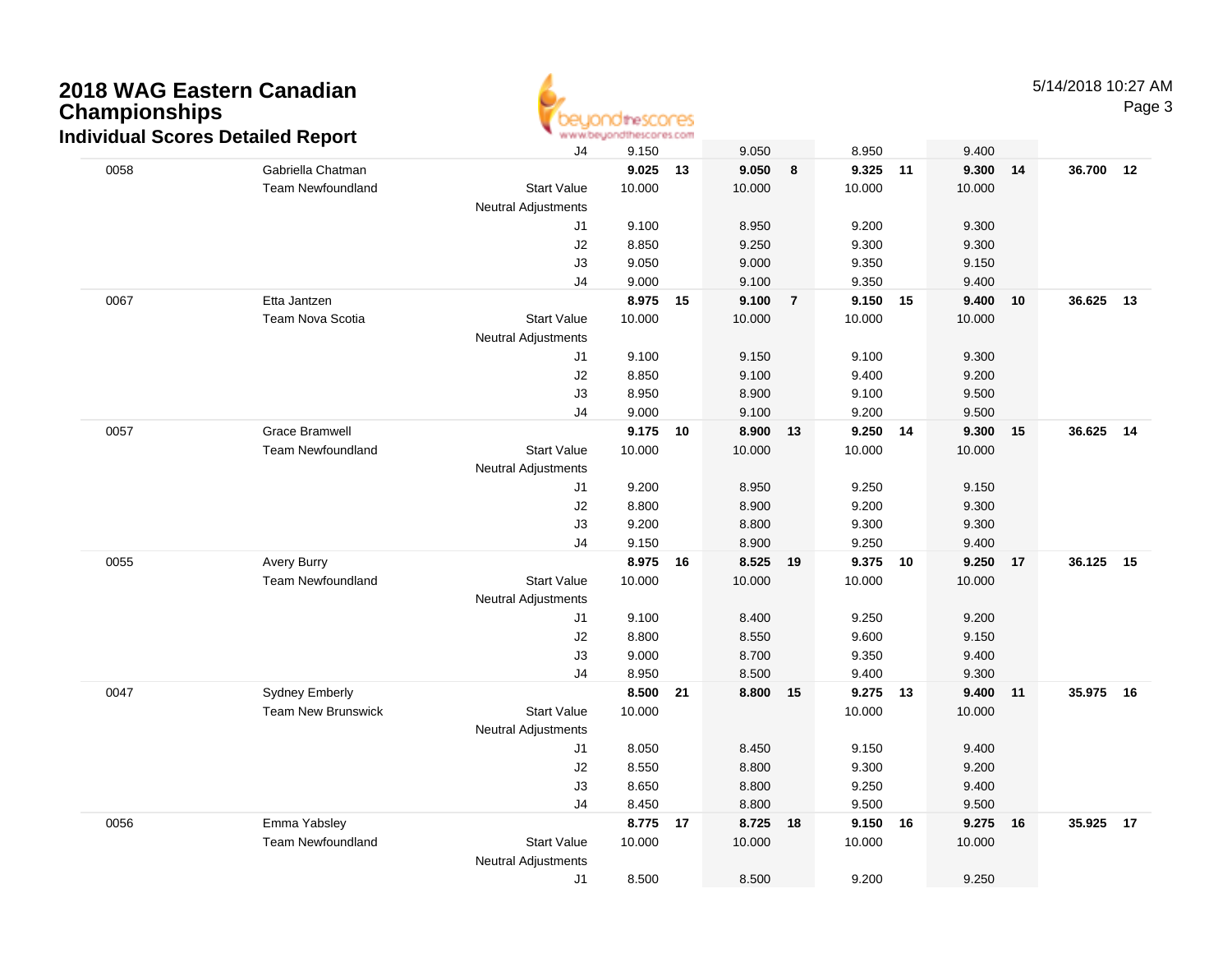| 2018 WAG Eastern Canadian<br><b>Championships</b><br><b>Individual Scores Detailed Report</b> |                           |                            | <i><b>Inescores</b></i><br>www.beyondthescores.com |    |        |    |          |    |          |    | 5/14/2018 10:27 AM | Page 4 |
|-----------------------------------------------------------------------------------------------|---------------------------|----------------------------|----------------------------------------------------|----|--------|----|----------|----|----------|----|--------------------|--------|
|                                                                                               |                           | J2                         | 8.650                                              |    | 8.850  |    | 8.750    |    | 9.300    |    |                    |        |
|                                                                                               |                           | J3                         | 9.000                                              |    | 8.600  |    | 9.250    |    | 9.150    |    |                    |        |
|                                                                                               |                           | J4                         | 8.900                                              |    | 9.000  |    | 9.100    |    | 9.350    |    |                    |        |
| 0048                                                                                          | Genevieve Daigle          |                            | 9.075 12                                           |    | 8.350  | 22 | 9.075 19 |    | 9.250    | 18 | 35.750 18          |        |
|                                                                                               | <b>Team New Brunswick</b> | <b>Start Value</b>         | 10.000                                             |    | 10.000 |    | 10.000   |    | 10.000   |    |                    |        |
|                                                                                               |                           | Neutral Adjustments        |                                                    |    |        |    |          |    |          |    |                    |        |
|                                                                                               |                           | J1                         | 8.900                                              |    | 8.400  |    | 9.150    |    | 9.200    |    |                    |        |
|                                                                                               |                           | J2                         | 8.950                                              |    | 8.450  |    | 9.000    |    | 9.400    |    |                    |        |
|                                                                                               |                           | J3                         | 9.300                                              |    | 8.200  |    | 8.950    |    | 9.200    |    |                    |        |
|                                                                                               |                           | J4                         | 9.200                                              |    | 8.300  |    | 9.300    |    | 9.300    |    |                    |        |
| 0069                                                                                          | Kirsten McClure           |                            | 8.550 20                                           |    | 9.175  | 6  | 8.825 21 |    | 8.975 21 |    | 35.525 19          |        |
|                                                                                               | <b>Team Nova Scotia</b>   | <b>Start Value</b>         | 10.000                                             |    | 10.000 |    | 10.000   |    | 10.000   |    |                    |        |
|                                                                                               |                           | <b>Neutral Adjustments</b> |                                                    |    |        |    |          |    |          |    |                    |        |
|                                                                                               |                           | J1                         | 8.600                                              |    | 9.100  |    | 8.850    |    | 8.900    |    |                    |        |
|                                                                                               |                           | J2                         | 8.400                                              |    | 9.150  |    | 8.800    |    | 9.300    |    |                    |        |
|                                                                                               |                           | J3                         | 8.600                                              |    | 9.300  |    | 9.050    |    | 8.950    |    |                    |        |
|                                                                                               |                           | J4                         | 8.500                                              |    | 9.200  |    | 8.800    |    | 9.000    |    |                    |        |
| 0070                                                                                          | Paige Forsythe            |                            | 9.025                                              | 14 | 8.400  | 21 | 8.925    | 20 | 9.075 19 |    | 35.425 20          |        |
|                                                                                               | Team Nova Scotia          | <b>Start Value</b>         | 10.000                                             |    | 10.000 |    | 10.000   |    | 10.000   |    |                    |        |
|                                                                                               |                           | Neutral Adjustments        |                                                    |    |        |    |          |    |          |    |                    |        |
|                                                                                               |                           | J1                         | 9.200                                              |    | 8.400  |    | 8.800    |    | 9.100    |    |                    |        |
|                                                                                               |                           | J2                         | 9.000                                              |    | 8.350  |    | 9.100    |    | 9.050    |    |                    |        |
|                                                                                               |                           | J3                         | 8.950                                              |    | 8.400  |    | 8.950    |    | 9.000    |    |                    |        |
|                                                                                               |                           | J4                         | 9.050                                              |    | 8.700  |    | 8.900    |    | 9.150    |    |                    |        |
| 0090                                                                                          | Lucy Kirby                |                            | 8.675 19                                           |    | 8.500  | 20 | 9.100 17 |    | 8.925    | 22 | 35.200 21          |        |
|                                                                                               | Team PEI                  | <b>Start Value</b>         | 10.000                                             |    | 10.000 |    | 10.000   |    | 10.000   |    |                    |        |
|                                                                                               |                           | Neutral Adjustments        |                                                    |    |        |    |          |    |          |    |                    |        |
|                                                                                               |                           | J1                         | 8.650                                              |    | 8.500  |    | 9.100    |    | 9.000    |    |                    |        |
|                                                                                               |                           | J2                         | 8.850                                              |    | 8.250  |    | 8.800    |    | 8.750    |    |                    |        |
|                                                                                               |                           | J3                         | 8.700                                              |    | 8.500  |    | 9.200    |    | 8.850    |    |                    |        |
|                                                                                               |                           | J4                         | 8.600                                              |    | 8.500  |    | 9.100    |    | 9.000    |    |                    |        |
| 0091                                                                                          | Callie Harding            |                            | 8.475 22                                           |    | 8.900  | 14 | 8.450    | 22 | 9.075    | 20 | 34.900 22          |        |
|                                                                                               | <b>Team PEI</b>           | <b>Start Value</b>         | 10.000                                             |    | 10.000 |    | 10.000   |    | 10.000   |    |                    |        |
|                                                                                               |                           | Neutral Adjustments        |                                                    |    |        |    |          |    |          |    |                    |        |
|                                                                                               |                           | J1                         | 8.500                                              |    | 8.900  |    | 8.800    |    | 9.100    |    |                    |        |
|                                                                                               |                           | J2                         | 8.650                                              |    | 8.950  |    | 8.400    |    | 9.350    |    |                    |        |
|                                                                                               |                           | J3                         | 8.300                                              |    | 8.900  |    | 8.400    |    | 8.900    |    |                    |        |
|                                                                                               |                           | J4                         | 8.450                                              |    | 8.650  |    | 8.500    |    | 9.050    |    |                    |        |

 $\overline{A}$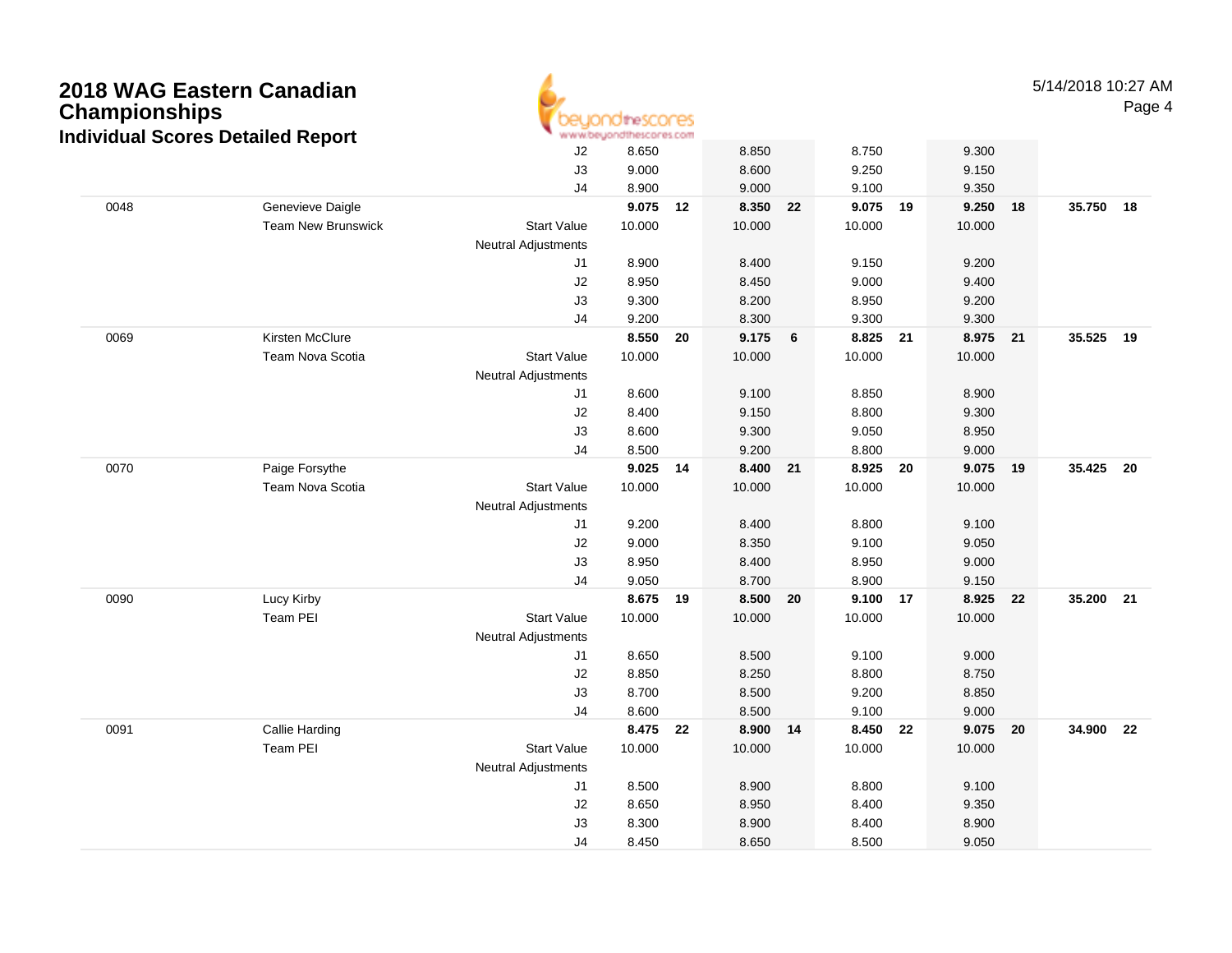

### **Gymnastics Ontario Level 7**

| $\mathsf{ID}$ | <b>League ID</b> | <b>Name</b>         |                            | $VT$ #         |              | <b>UB</b>      | #                       | <b>BB</b>      | #                       | <b>FX</b>      | #                       | AA       | #              |
|---------------|------------------|---------------------|----------------------------|----------------|--------------|----------------|-------------------------|----------------|-------------------------|----------------|-------------------------|----------|----------------|
| 0075          |                  | Lia Kaiser          |                            | 9.475          | 3            | 9.475          | $\overline{2}$          | 9.900          | $\mathbf{1}$            | 9.700          | $\mathbf{2}$            | 38.550   | $\mathbf{1}$   |
|               |                  | <b>Team Ontario</b> | <b>Start Value</b>         | 10.000         |              | 10.000         |                         | 10.000         |                         | 10.000         |                         |          |                |
|               |                  |                     | <b>Neutral Adjustments</b> |                |              |                |                         |                |                         |                |                         |          |                |
|               |                  |                     | J1                         | 9.400          |              | 9.450          |                         | 9.900          |                         | 9.750          |                         |          |                |
|               |                  |                     | $\sf J2$                   | 9.500          |              | 9.500          |                         | 9.900          |                         | 9.800          |                         |          |                |
|               |                  |                     | J3                         | 9.450          |              | 9.600          |                         | 9.950          |                         | 9.650          |                         |          |                |
|               |                  |                     | J <sub>4</sub>             | 9.500          |              | 9.450          |                         | 9.850          |                         | 9.650          |                         |          |                |
| 0082          |                  | Samantha Horvath    |                            | 9.450          | 4            | 9.650          | $\overline{1}$          | 9.750          | $\overline{\mathbf{2}}$ | 9.600          | 5                       | 38.450   | $\overline{2}$ |
|               |                  | <b>Team Ontario</b> | <b>Start Value</b>         | 10.000         |              | 10.000         |                         | 10.000         |                         | 10.000         |                         |          |                |
|               |                  |                     | <b>Neutral Adjustments</b> |                |              |                |                         |                |                         |                |                         |          |                |
|               |                  |                     | J1                         | 9.400          |              | 9.550          |                         | 9.700          |                         | 9.550          |                         |          |                |
|               |                  |                     | J2                         | 9.450          |              | 9.700          |                         | 9.850          |                         | 9.550          |                         |          |                |
|               |                  |                     | J3                         | 9.500          |              | 9.800          |                         | 9.800          |                         | 9.650          |                         |          |                |
|               |                  |                     | J <sub>4</sub>             | 9.450          |              | 9.600          |                         | 9.600          |                         | 9.650          |                         |          |                |
| 0077          |                  | Alyssa Moorehead    |                            | 9.400          | 6            | 9.375          | $\overline{\mathbf{3}}$ | 9.725          | $\overline{\mathbf{3}}$ | 9.650          | $\mathbf{3}$            | 38.150   | $\mathbf{3}$   |
|               |                  | <b>Team Ontario</b> | <b>Start Value</b>         | 10.000         |              | 10.000         |                         | 10.000         |                         | 10.000         |                         |          |                |
|               |                  |                     | <b>Neutral Adjustments</b> |                |              |                |                         |                |                         |                |                         |          |                |
|               |                  |                     | J1                         | 9.200          |              | 9.300          |                         | 9.800          |                         | 9.650          |                         |          |                |
|               |                  |                     | $\sf J2$                   | 9.400          |              | 9.350          |                         | 9.650          |                         | 9.650          |                         |          |                |
|               |                  |                     | J3<br>J <sub>4</sub>       | 9.400<br>9.450 |              | 9.450<br>9.400 |                         | 9.750          |                         | 9.650          |                         |          |                |
| 0076          |                  | Jazmine Deveau      |                            | 9.625          | $\mathbf{1}$ | 8.925          | 12                      | 9.700<br>9.575 | $\overline{\mathbf{4}}$ | 9.700<br>9.750 | $\overline{\mathbf{1}}$ | 37.875   | $\overline{4}$ |
|               |                  | <b>Team Ontario</b> | <b>Start Value</b>         | 10.000         |              | 10.000         |                         | 10.000         |                         | 10.000         |                         |          |                |
|               |                  |                     | <b>Neutral Adjustments</b> |                |              |                |                         |                |                         |                |                         |          |                |
|               |                  |                     | J1                         | 9.450          |              | 8.800          |                         | 9.500          |                         | 9.650          |                         |          |                |
|               |                  |                     | J2                         | 9.700          |              | 9.050          |                         | 9.600          |                         | 9.850          |                         |          |                |
|               |                  |                     | J3                         | 9.600          |              | 9.000          |                         | 9.700          |                         | 9.800          |                         |          |                |
|               |                  |                     | J <sub>4</sub>             | 9.650          |              | 8.850          |                         | 9.550          |                         | 9.700          |                         |          |                |
| 0096          |                  | Eve Boies           |                            | 9.600          | $\mathbf{2}$ | 9.350          | $-5$                    | 9.225 11       |                         | 9.500          | 6                       | 37.675 5 |                |
|               |                  | <b>Team Quebec</b>  | <b>Start Value</b>         | 10.000         |              | 9.900          |                         | 10.000         |                         | 10.000         |                         |          |                |
|               |                  |                     | <b>Neutral Adjustments</b> |                |              |                |                         |                |                         |                |                         |          |                |
|               |                  |                     | J1                         | 9.700          |              | 9.400          |                         | 9.400          |                         | 9.550          |                         |          |                |
|               |                  |                     | J2                         | 9.600          |              | 9.300          |                         | 9.500          |                         | 9.550          |                         |          |                |
|               |                  |                     | J3                         | 9.550          |              | 9.050          |                         | 9.050          |                         | 9.450          |                         |          |                |
|               |                  |                     | J <sub>4</sub>             | 9.600          |              | 9.450          |                         | 9.050          |                         | 9.450          |                         |          |                |

### **Novice**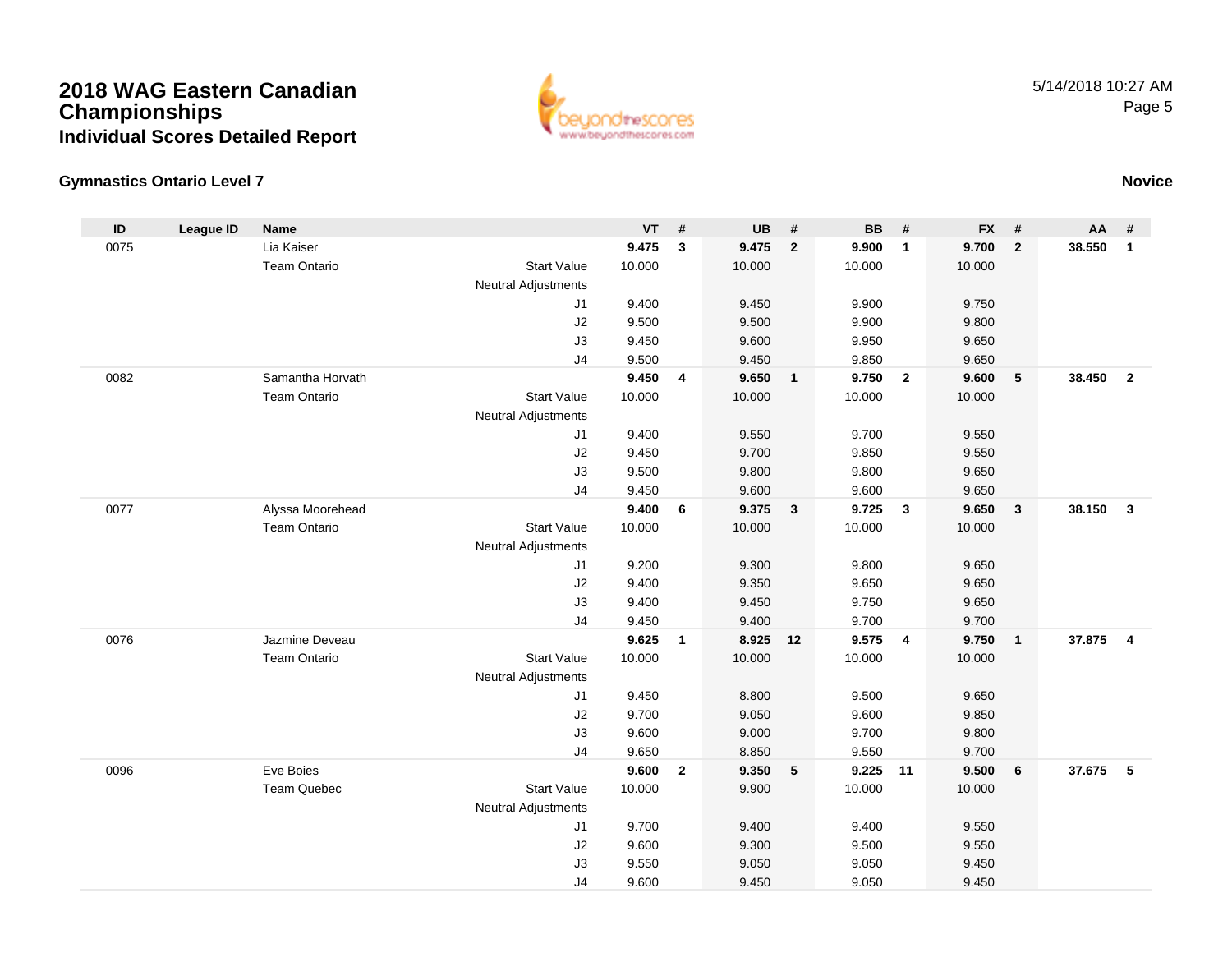| <b>Championships</b> | 2018 WAG Eastern Canadian<br><b>Individual Scores Detailed Report</b> |                                                  | 105COF05.COM |                |          |   |          |    |          |    | 5/14/2018 10:27 AM | Page 6         |
|----------------------|-----------------------------------------------------------------------|--------------------------------------------------|--------------|----------------|----------|---|----------|----|----------|----|--------------------|----------------|
| 0097                 | Mahée Bellemarre                                                      |                                                  | 9.300        | $\overline{7}$ | 9.300    | 6 | 9.475    | 5  | 9.475    | 8  | 37.550             | 6              |
|                      | <b>Team Quebec</b>                                                    | <b>Start Value</b>                               | 10.000       |                | 10.000   |   | 10.000   |    | 10.000   |    |                    |                |
|                      |                                                                       | Neutral Adjustments                              |              |                |          |   |          |    |          |    |                    |                |
|                      |                                                                       | J1                                               | 9.350        |                | 9.300    |   | 9.300    |    | 9.450    |    |                    |                |
|                      |                                                                       | J <sub>2</sub>                                   | 9.400        |                | 9.300    |   | 9.700    |    | 9.450    |    |                    |                |
|                      |                                                                       | J3                                               | 9.150        |                | 9.250    |   | 9.600    |    | 9.500    |    |                    |                |
|                      |                                                                       | J <sub>4</sub>                                   | 9.250        |                | 9.350    |   | 9.350    |    | 9.550    |    |                    |                |
| 0098                 | Laurence Lascelle                                                     |                                                  | 9.200 13     |                | 9.300    | 6 | 9.450    | 6  | 9.500    | 6  | 37.450             | $\overline{7}$ |
|                      | Team Quebec                                                           | <b>Start Value</b>                               | 10.000       |                | 10.000   |   | 10.000   |    | 10.000   |    |                    |                |
|                      |                                                                       | <b>Neutral Adjustments</b>                       |              |                |          |   |          |    |          |    |                    |                |
|                      |                                                                       | J1                                               | 9.200        |                | 9.250    |   | 9.500    |    | 9.500    |    |                    |                |
|                      |                                                                       | J <sub>2</sub>                                   | 9.300        |                | 9.500    |   | 9.400    |    | 9.500    |    |                    |                |
|                      |                                                                       | J3                                               | 9.200        |                | 9.350    |   | 9.450    |    | 9.650    |    |                    |                |
|                      |                                                                       | J <sub>4</sub>                                   | 9.200        |                | 9.200    |   | 9.450    |    | 9.450    |    |                    |                |
| 0052                 | Ella Carroll                                                          |                                                  | 9.225 10     |                | 9.300    | 6 | 9.100    | 13 | 9.625    | 4  | 37.250             | 8              |
|                      | <b>Team Newfoundland</b>                                              | <b>Start Value</b><br><b>Neutral Adjustments</b> | 10.000       |                | 9.900    |   | 9.900    |    | 10.000   |    |                    |                |
|                      |                                                                       | J1                                               | 9.250        |                | 9.250    |   | 9.100    |    | 9.700    |    |                    |                |
|                      |                                                                       | J <sub>2</sub>                                   | 9.200        |                | 9.300    |   | 8.900    |    | 9.550    |    |                    |                |
|                      |                                                                       | J3                                               | 9.250        |                | 9.300    |   | 9.100    |    | 9.700    |    |                    |                |
|                      |                                                                       | J <sub>4</sub>                                   | 9.200        |                | 9.450    |   | 9.100    |    | 9.450    |    |                    |                |
| 0066                 | Lauren Higgins                                                        |                                                  | 9.450        | 4              | 9.150    | 9 | 9.000    | 19 | 9.475    | 8  | 37.075             | $_{9}$         |
|                      | Team Nova Scotia                                                      | <b>Start Value</b>                               | 10.000       |                | 10.000   |   | 10.000   |    | 10.000   |    |                    |                |
|                      |                                                                       | <b>Neutral Adjustments</b>                       |              |                |          |   |          |    |          |    |                    |                |
|                      |                                                                       | J1                                               | 9.400        |                | 9.000    |   | 9.000    |    | 9.300    |    |                    |                |
|                      |                                                                       | J <sub>2</sub>                                   | 9.500        |                | 9.300    |   | 8.950    |    | 9.550    |    |                    |                |
|                      |                                                                       | J3                                               | 9.600        |                | 9.400    |   | 9.000    |    | 9.500    |    |                    |                |
|                      |                                                                       | J <sub>4</sub>                                   | 9.300        |                | 8.850    |   | 9.000    |    | 9.450    |    |                    |                |
| 0053                 | <b>Brooke Edwards</b>                                                 |                                                  | 8.975 21     |                | 9.375    | 3 | 9.350    | 7  | 9.200    | 16 | 36.900 10          |                |
|                      | <b>Team Newfoundland</b>                                              | <b>Start Value</b>                               | 10.000       |                | 10.000   |   | 10.000   |    | 10.000   |    |                    |                |
|                      |                                                                       | <b>Neutral Adjustments</b>                       |              |                |          |   |          |    |          |    |                    |                |
|                      |                                                                       | J1                                               | 9.100        |                | 9.250    |   | 9.500    |    | 9.150    |    |                    |                |
|                      |                                                                       | J <sub>2</sub>                                   | 8.850        |                | 9.350    |   | 9.300    |    | 9.300    |    |                    |                |
|                      |                                                                       | J3                                               | 8.700        |                | 9.400    |   | 9.400    |    | 9.250    |    |                    |                |
|                      |                                                                       | J4                                               | 9.100        |                | 9.500    |   | 9.300    |    | 9.150    |    |                    |                |
| 0088                 | Ella MacDougall                                                       |                                                  | 9.300 7      |                | 8.850 14 |   | 9.325 10 |    | 9.100 21 |    | 36.575 11          |                |
|                      | Team PEI                                                              | <b>Start Value</b>                               | 10.000       |                | 10.000   |   | 10.000   |    | 10.000   |    |                    |                |
|                      |                                                                       | Neutral Adjustments                              |              |                |          |   |          |    |          |    |                    |                |
|                      |                                                                       | J1                                               | 9.250        |                | 9.100    |   | 9.350    |    | 9.200    |    |                    |                |
|                      |                                                                       | $\sf J2$                                         | 9.300        |                | 8.800    |   | 9.300    |    | 9.100    |    |                    |                |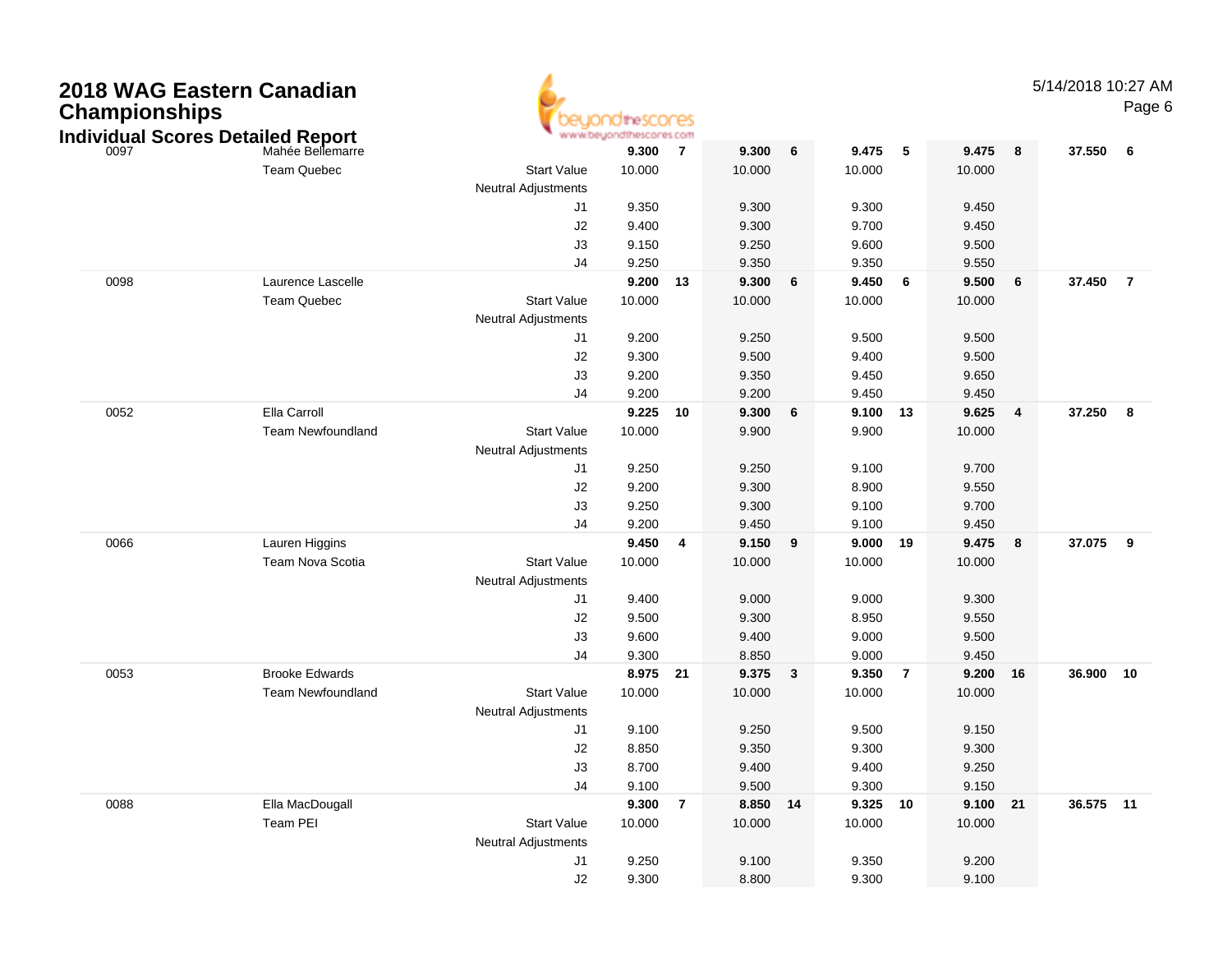| <b>Championships</b> | 2018 WAG Eastern Canadian<br><b>Individual Scores Detailed Report</b> |                            | <b>10theSCOCES</b><br>www.beyondthescores.com |      |                 |       |                |                |                    |       | 5/14/2018 10:27 AM | Page 7 |
|----------------------|-----------------------------------------------------------------------|----------------------------|-----------------------------------------------|------|-----------------|-------|----------------|----------------|--------------------|-------|--------------------|--------|
|                      |                                                                       | J3                         | 9.350                                         |      | 8.900           |       | 9.400          |                | 8.750              |       |                    |        |
|                      |                                                                       | J <sub>4</sub>             | 9.300                                         |      | 8.700           |       | 9.250          |                | 9.100              |       |                    |        |
| 0087                 | Miranda MacEachren                                                    |                            | 9.125                                         | 14   | 9.000           | 10    | 9.075          | 16             | 9.325 11           |       | 36.525 12          |        |
|                      | Team PEI                                                              | <b>Start Value</b>         | 10.000                                        |      | 10.000          |       | 10.000         |                | 10.000             |       |                    |        |
|                      |                                                                       | <b>Neutral Adjustments</b> |                                               |      |                 |       |                |                |                    |       |                    |        |
|                      |                                                                       | J1                         | 9.250                                         |      | 9.000           |       | 9.050          |                | 9.300              |       |                    |        |
|                      |                                                                       | J2                         | 9.100                                         |      | 9.000           |       | 9.050          |                | 9.350              |       |                    |        |
|                      |                                                                       | J3                         | 9.150                                         |      | 9.200           |       | 9.100          |                | 9.350              |       |                    |        |
|                      |                                                                       | J <sub>4</sub>             | 9.000                                         |      | 8.800           |       | 9.250          |                | 9.300              |       |                    |        |
| 0054                 | Maggie Whitten                                                        |                            | 8.975                                         | 21   | 8.800           | 15    | 9.350          | $\overline{7}$ | 9.275 13           |       | 36.400 13          |        |
|                      | <b>Team Newfoundland</b>                                              | <b>Start Value</b>         | 10.000                                        |      | 10.000          |       | 10.000         |                | 10.000             |       |                    |        |
|                      |                                                                       | <b>Neutral Adjustments</b> |                                               |      |                 |       |                |                |                    |       |                    |        |
|                      |                                                                       | J1                         | 8.900                                         |      | 8.700           |       | 9.550          |                | 9.250              |       |                    |        |
|                      |                                                                       | J <sub>2</sub>             | 8.900                                         |      | 8.700           |       | 9.300          |                | 9.300              |       |                    |        |
|                      |                                                                       | J3                         | 9.250                                         |      | 8.900           |       | 9.150          |                | 9.050              |       |                    |        |
| 0065                 |                                                                       | J <sub>4</sub>             | 9.050                                         |      | 8.900           |       | 9.400          |                | 9.400              |       |                    |        |
|                      | Ava Thainugool                                                        |                            | 9.225                                         | 10   | 8.450           | 18    | 9.225          | 11             | 9.425              | 10    | 36.325 14          |        |
|                      | Team Nova Scotia                                                      | <b>Start Value</b>         | 10.000                                        |      | 10.000          |       | 10.000         |                | 10.000             |       |                    |        |
|                      |                                                                       | <b>Neutral Adjustments</b> |                                               |      |                 |       |                |                |                    |       |                    |        |
|                      |                                                                       | J1                         | 8.900                                         |      | 8.400           |       | 9.150          |                | 9.350              |       |                    |        |
|                      |                                                                       | J2                         | 9.450                                         |      | 8.600           |       | 9.200          |                | 9.400              |       |                    |        |
|                      |                                                                       | J3                         | 9.200                                         |      | 8.500           |       | 9.300          |                | 9.500              |       |                    |        |
| 0089                 | Sadie Lund                                                            | J <sub>4</sub>             | 9.250                                         |      | 8.300           |       | 9.250<br>9.100 |                | 9.450              |       |                    |        |
|                      | Team PEI                                                              | <b>Start Value</b>         | 9.050<br>10.000                               | 18   | 8.975<br>10.000 | $-11$ | 10.000         | 13             | 9.175 17<br>10.000 |       | 36.300 15          |        |
|                      |                                                                       | <b>Neutral Adjustments</b> |                                               |      |                 |       |                |                |                    |       |                    |        |
|                      |                                                                       | J1                         | 9.050                                         |      | 8.700           |       | 9.100          |                | 9.200              |       |                    |        |
|                      |                                                                       | J2                         | 9.050                                         |      | 9.200           |       | 8.800          |                | 9.150              |       |                    |        |
|                      |                                                                       | J3                         | 8.900                                         |      | 9.150           |       | 9.100          |                | 9.200              |       |                    |        |
|                      |                                                                       | J <sub>4</sub>             | 9.200                                         |      | 8.800           |       | 9.100          |                | 9.100              |       |                    |        |
| 0043                 | Abbey Dennis                                                          |                            | 9.125                                         | - 14 | 8.450           | -18   | 9.350          | 7              | 9.300              | $-12$ | 36.225 16          |        |
|                      | <b>Team New Brunswick</b>                                             | <b>Start Value</b>         | 10.000                                        |      | 10.000          |       | 10.000         |                | 10.000             |       |                    |        |
|                      |                                                                       | <b>Neutral Adjustments</b> |                                               |      |                 |       |                |                |                    |       |                    |        |
|                      |                                                                       | J1                         | 9.300                                         |      | 8.400           |       | 9.350          |                | 9.350              |       |                    |        |
|                      |                                                                       | J2                         | 9.100                                         |      | 8.500           |       | 9.400          |                | 9.200              |       |                    |        |
|                      |                                                                       | J3                         | 9.000                                         |      | 8.500           |       | 9.350          |                | 9.350              |       |                    |        |
|                      |                                                                       | J4                         | 9.150                                         |      | 8.400           |       | 9.300          |                | 9.250              |       |                    |        |
| 0099                 | Yasmine Villeneuve                                                    |                            | 9.125 14                                      |      | 8.700 16        |       | 9.050 17       |                | 9.225 15           |       | 36.100 17          |        |
|                      | Team Quebec                                                           | <b>Start Value</b>         | 10.000                                        |      | 10.000          |       | 10.000         |                | 10.000             |       |                    |        |
|                      |                                                                       | <b>Neutral Adjustments</b> |                                               |      |                 |       |                |                |                    |       |                    |        |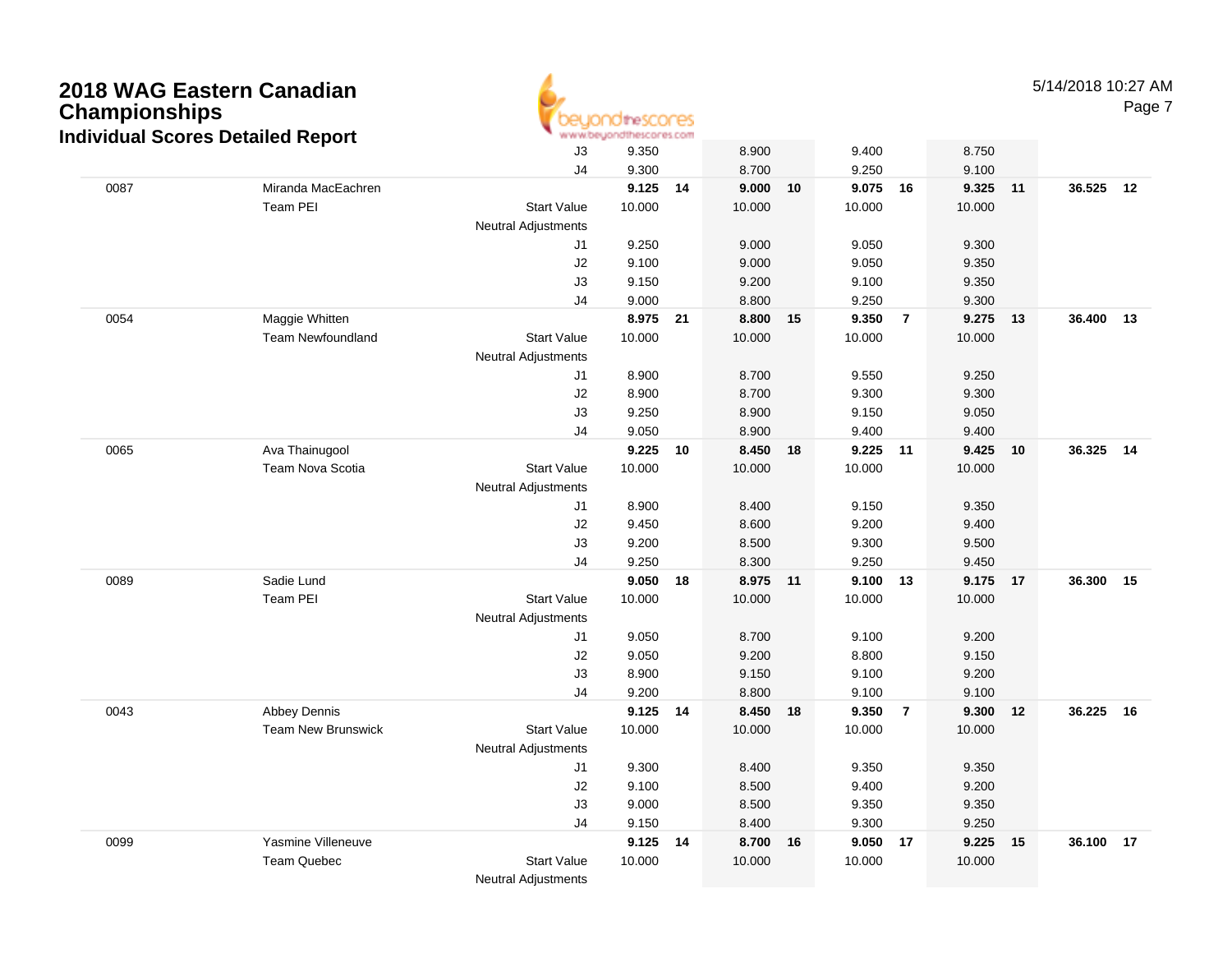| <b>Championships</b> | 2018 WAG Eastern Canadian<br><b>Individual Scores Detailed Report</b> |                            | theSCONES<br>www.beyondthescores.com |                |        |    |        |    |        |    | 5/14/2018 10:27 AM | Page 8 |
|----------------------|-----------------------------------------------------------------------|----------------------------|--------------------------------------|----------------|--------|----|--------|----|--------|----|--------------------|--------|
|                      |                                                                       | J1                         | 9.300                                |                | 8.500  |    | 9.200  |    | 9.350  |    |                    |        |
|                      |                                                                       | J2                         | 9.000                                |                | 8.900  |    | 9.200  |    | 8.900  |    |                    |        |
|                      |                                                                       | J3                         | 9.050                                |                | 9.000  |    | 8.900  |    | 9.150  |    |                    |        |
|                      |                                                                       | J <sub>4</sub>             | 9.200                                |                | 8.500  |    | 8.900  |    | 9.300  |    |                    |        |
| 0064                 | Bethelhem Ejigu                                                       |                            | 9.000                                | 20             | 8.650  | 17 | 9.025  | 18 | 9.175  | 17 | 35.850             | 18     |
|                      | Team Nova Scotia                                                      | <b>Start Value</b>         | 10.000                               |                | 10.000 |    | 10.000 |    | 10.000 |    |                    |        |
|                      |                                                                       | <b>Neutral Adjustments</b> |                                      |                |        |    |        |    |        |    |                    |        |
|                      |                                                                       | J1                         | 9.050                                |                | 8.800  |    | 9.250  |    | 9.000  |    |                    |        |
|                      |                                                                       | J2                         | 8.950                                |                | 8.700  |    | 8.900  |    | 9.250  |    |                    |        |
|                      |                                                                       | J3                         | 9.150                                |                | 8.500  |    | 8.500  |    | 9.200  |    |                    |        |
|                      |                                                                       | J <sub>4</sub>             | 8.900                                |                | 8.600  |    | 9.150  |    | 9.150  |    |                    |        |
| 0046                 | Erika Richard                                                         |                            | 8.950                                | 23             | 8.900  | 13 | 8.700  | 21 | 9.250  | 14 | 35.800             | 19     |
|                      | <b>Team New Brunswick</b>                                             | <b>Start Value</b>         | 10.000                               |                | 10.000 |    | 9.500  |    | 10.000 |    |                    |        |
|                      |                                                                       | <b>Neutral Adjustments</b> |                                      |                |        |    |        |    |        |    |                    |        |
|                      |                                                                       | J1                         | 9.000                                |                | 8.900  |    | 8.950  |    | 9.300  |    |                    |        |
|                      |                                                                       | J2                         | 9.200                                |                | 8.800  |    | 8.700  |    | 9.250  |    |                    |        |
|                      |                                                                       | J3                         | 8.900                                |                | 9.000  |    | 8.600  |    | 9.150  |    |                    |        |
|                      |                                                                       | J <sub>4</sub>             | 8.800                                |                | 8.900  |    | 8.700  |    | 9.250  |    |                    |        |
| 0063                 | Amy Morgan                                                            |                            | 9.100                                | 17             | 8.425  | 21 | 8.900  | 20 | 8.975  | 22 | 35.400             | 20     |
|                      | Team Nova Scotia                                                      | <b>Start Value</b>         | 10.000                               |                | 10.000 |    | 10.000 |    | 10.000 |    |                    |        |
|                      |                                                                       | <b>Neutral Adjustments</b> |                                      |                |        |    |        |    |        |    |                    |        |
|                      |                                                                       | J1                         | 9.100                                |                | 8.400  |    | 9.100  |    | 8.750  |    |                    |        |
|                      |                                                                       | J2                         | 9.100                                |                | 8.450  |    | 8.850  |    | 9.150  |    |                    |        |
|                      |                                                                       | J3                         | 9.050                                |                | 8.500  |    | 8.950  |    | 9.050  |    |                    |        |
|                      |                                                                       | J <sub>4</sub>             | 9.300                                |                | 8.200  |    | 8.700  |    | 8.900  |    |                    |        |
| 0051                 | Emma Pitcher                                                          |                            | 9.300                                | $\overline{7}$ | 8.450  | 18 | 9.100  | 13 | 8.350  | 23 | 35.200             | 21     |
|                      | <b>Team Newfoundland</b>                                              | <b>Start Value</b>         | 10.000                               |                | 10.000 |    | 10.000 |    | 9.500  |    |                    |        |
|                      |                                                                       | <b>Neutral Adjustments</b> |                                      |                |        |    |        |    |        |    |                    |        |
|                      |                                                                       | J1                         | 9.250                                |                | 8.400  |    | 9.350  |    | 8.300  |    |                    |        |
|                      |                                                                       | J2                         | 9.300                                |                | 8.000  |    | 9.100  |    | 8.300  |    |                    |        |
|                      |                                                                       | J3                         | 9.350                                |                | 8.500  |    | 9.100  |    | 8.400  |    |                    |        |
|                      |                                                                       | J4                         | 9.300                                |                | 8.600  |    | 9.000  |    | 8.500  |    |                    |        |
| 0044                 | Leah Carroll                                                          |                            | 9.025                                | 19             | 7.550  | 22 | 8.525  | 22 | 9.150  | 20 | 34.250             | 22     |
|                      | Team New Brunswick                                                    | <b>Start Value</b>         | 10.000                               |                | 10.000 |    | 10.000 |    | 10.000 |    |                    |        |
|                      |                                                                       | Neutral Adjustments        |                                      |                |        |    |        |    |        |    |                    |        |
|                      |                                                                       | J1                         | 8.900                                |                | 7.700  |    | 8.600  |    | 9.300  |    |                    |        |
|                      |                                                                       | J2                         | 9.100                                |                | 7.400  |    | 8.350  |    | 9.200  |    |                    |        |
|                      |                                                                       | J3                         | 9.050                                |                | 7.800  |    | 8.600  |    | 9.100  |    |                    |        |
|                      |                                                                       | J4                         | 9.000                                |                | 7.400  |    | 8.450  |    | 9.050  |    |                    |        |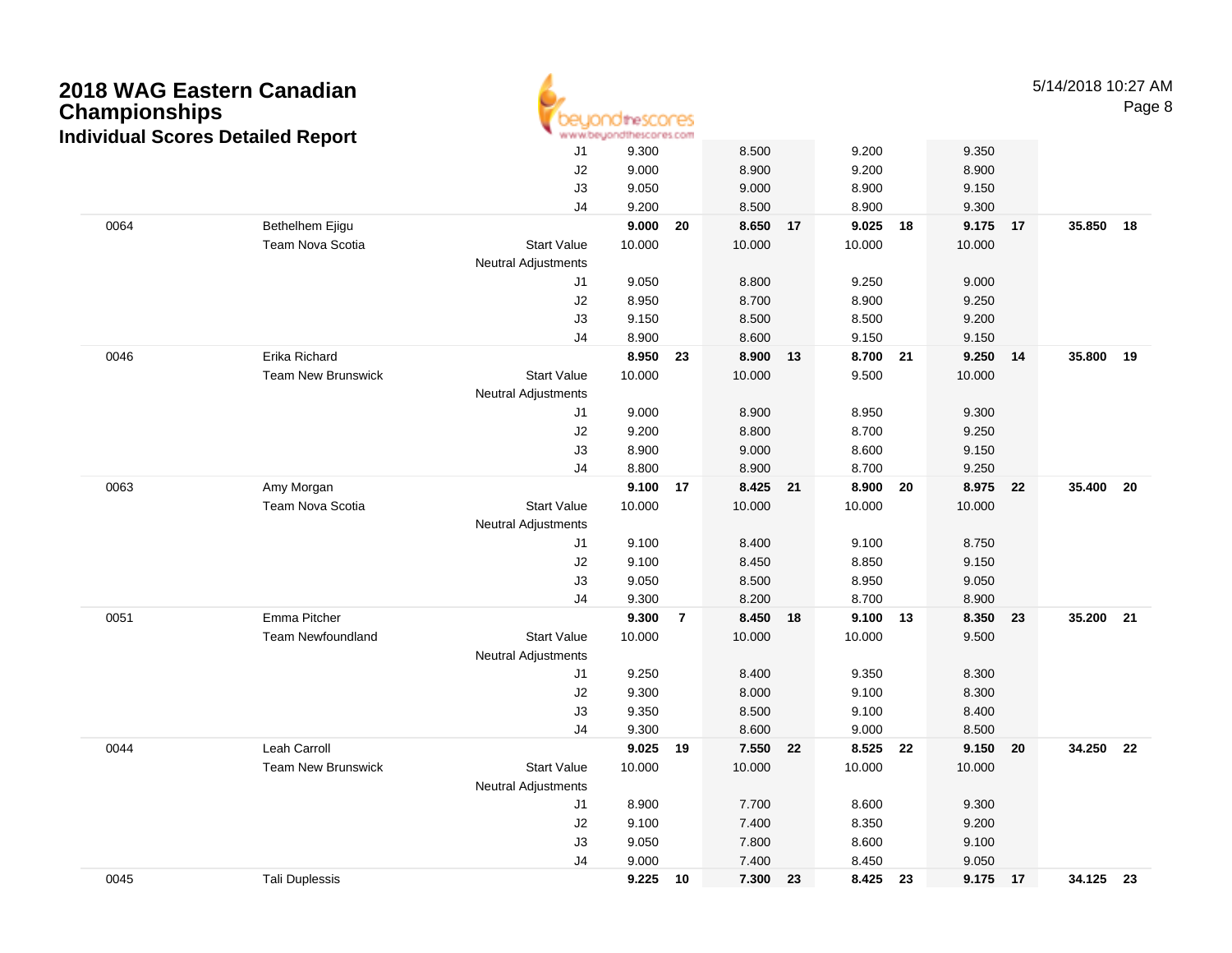

#### 5/14/2018 10:27 AMPage 9

| ındıvıdual Scores Detailed Report |                            | www.beyondthescores.com |        |        |        |
|-----------------------------------|----------------------------|-------------------------|--------|--------|--------|
| Team New Brunswick                | <b>Start Value</b>         | 10.000                  | 10.000 | 10.000 | 10.000 |
|                                   | <b>Neutral Adjustments</b> |                         |        |        |        |
|                                   | J1                         | 9.000                   | 7.200  | 8.400  | 9.250  |
|                                   | J2                         | 9.350                   | 7.500  | 8.200  | 9.100  |
|                                   | J3                         | 9.300                   | 7.400  | 8.450  | 9.050  |
|                                   | J4                         | 9.150                   | 7.000  | 8.500  | 9.250  |

### **Gymnastics Ontario Level 7**

| ID   | League ID | Name                |                            | <b>VT</b> | #              | <b>UB</b> | #                       | <b>BB</b> | #              | <b>FX</b> | #              | <b>AA</b> | #              |
|------|-----------|---------------------|----------------------------|-----------|----------------|-----------|-------------------------|-----------|----------------|-----------|----------------|-----------|----------------|
| 0074 |           | Ali Nielissen       |                            | 9.625     | $\mathbf{1}$   | 9.450     | $\mathbf{1}$            | 9.650     | $\overline{2}$ | 9.800     | $\mathbf{1}$   | 38.525    | $\mathbf{1}$   |
|      |           | <b>Team Ontario</b> | <b>Start Value</b>         | 10.000    |                | 10.000    |                         | 10.000    |                | 10.000    |                |           |                |
|      |           |                     | <b>Neutral Adjustments</b> |           |                |           |                         |           |                |           |                |           |                |
|      |           |                     | J1                         | 9.700     |                | 9.550     |                         | 9.550     |                | 9.800     |                |           |                |
|      |           |                     | J2                         | 9.650     |                | 9.500     |                         | 9.700     |                | 9.800     |                |           |                |
|      |           |                     | J3                         | 9.600     |                | 9.400     |                         | 9.700     |                | 9.850     |                |           |                |
|      |           |                     | J4                         | 9.500     |                | 9.300     |                         | 9.600     |                | 9.800     |                |           |                |
| 0073 |           | Victoria Burgess    |                            | 9.375     | $\overline{2}$ | 9.350     | $\overline{4}$          | 9.625     | $\mathbf{3}$   | 9.700     | $\overline{2}$ | 38.050    | $\overline{2}$ |
|      |           | <b>Team Ontario</b> | <b>Start Value</b>         | 10.000    |                | 10.000    |                         | 10.000    |                | 10.000    |                |           |                |
|      |           |                     | <b>Neutral Adjustments</b> |           |                |           |                         |           |                |           |                |           |                |
|      |           |                     | J1                         | 9.400     |                | 9.300     |                         | 9.650     |                | 9.750     |                |           |                |
|      |           |                     | J2                         | 9.350     |                | 9.400     |                         | 9.600     |                | 9.700     |                |           |                |
|      |           |                     | J3                         | 9.300     |                | 9.300     |                         | 9.700     |                | 9.700     |                |           |                |
|      |           |                     | J4                         | 9.400     |                | 9.450     |                         | 9.600     |                | 9.700     |                |           |                |
| 0072 |           | Hannano Campanella  |                            | 9.350     | $\overline{4}$ | 9.375     | $\overline{\mathbf{3}}$ | 9.600     | $\overline{4}$ | 9.650     | $\mathbf{3}$   | 37.975    | $\mathbf{3}$   |
|      |           | Team Ontario        | <b>Start Value</b>         | 10.000    |                | 10.000    |                         | 10.000    |                | 10.000    |                |           |                |
|      |           |                     | <b>Neutral Adjustments</b> |           |                |           |                         |           |                |           |                |           |                |
|      |           |                     | J1                         | 9.350     |                | 9.400     |                         | 9.450     |                | 9.600     |                |           |                |
|      |           |                     | J2                         | 9.350     |                | 9.350     |                         | 9.550     |                | 9.800     |                |           |                |
|      |           |                     | J3                         | 9.250     |                | 9.300     |                         | 9.650     |                | 9.700     |                |           |                |
|      |           |                     | J <sub>4</sub>             | 9.350     |                | 9.450     |                         | 9.700     |                | 9.550     |                |           |                |
| 0071 |           | Grace Gorman        |                            | 9.275     | 6              | 9.325     | 5                       | 9.675     | $\overline{1}$ | 9.625     | $\overline{4}$ | 37.900    | $\overline{4}$ |
|      |           | <b>Team Ontario</b> | <b>Start Value</b>         | 10.000    |                | 10.000    |                         | 10.000    |                | 10.000    |                |           |                |
|      |           |                     | <b>Neutral Adjustments</b> |           |                |           |                         |           |                |           |                |           |                |
|      |           |                     | J1                         | 9.250     |                | 9.350     |                         | 9.650     |                | 9.550     |                |           |                |
|      |           |                     | J2                         | 9.400     |                | 9.250     |                         | 9.700     |                | 9.700     |                |           |                |
|      |           |                     | J3                         | 9.150     |                | 9.400     |                         | 9.600     |                | 9.700     |                |           |                |
|      |           |                     | J4                         | 9.300     |                | 9.300     |                         | 9.750     |                | 9.550     |                |           |                |
| 0095 |           | Sandrine Campagna   |                            | 9.225     | $\overline{7}$ | 9.400     | $\overline{2}$          | 9.225     | 8              | 9.375     | 10             | 37.225    | 5              |

**Open**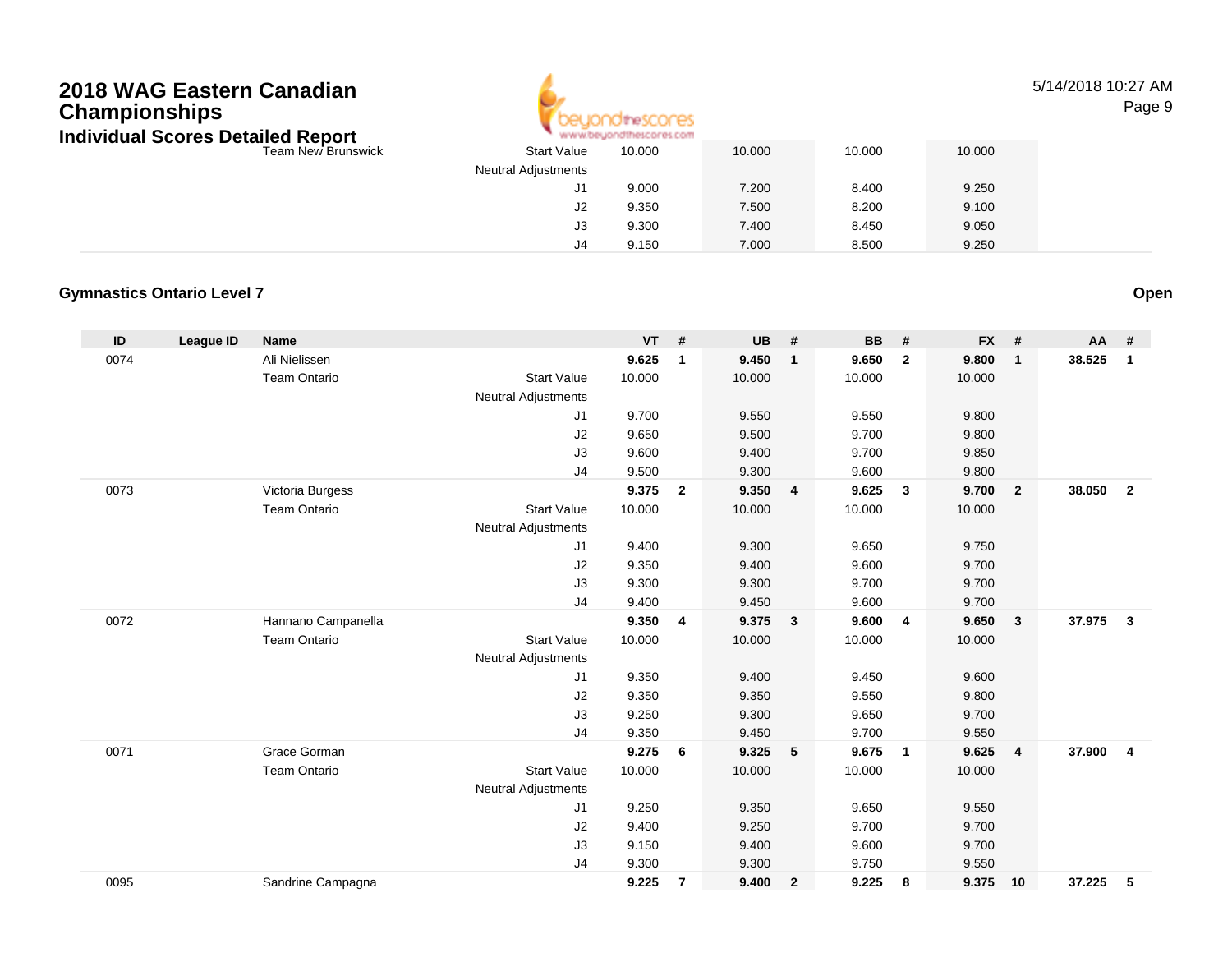| <b>Championships</b> | 2018 WAG Eastern Canadian<br><b>Individual Scores Detailed Report</b> |                            | <b>10theSCONES</b><br>www.beyondthescores.com |                         |                 |                |                |    |                |    | 5/14/2018 10:27 AM | Page 10        |
|----------------------|-----------------------------------------------------------------------|----------------------------|-----------------------------------------------|-------------------------|-----------------|----------------|----------------|----|----------------|----|--------------------|----------------|
|                      | Team Quebec                                                           | <b>Start Value</b>         | 10.000                                        |                         | 10.000          |                | 10.000         |    |                |    |                    |                |
|                      |                                                                       | <b>Neutral Adjustments</b> |                                               |                         |                 |                |                |    |                |    |                    |                |
|                      |                                                                       | J1                         | 9.250                                         |                         | 9.300           |                | 9.350          |    | 9.400          |    |                    |                |
|                      |                                                                       | J2<br>J3                   | 9.200<br>9.200                                |                         | 9.500<br>9.600  |                | 9.200<br>9.050 |    | 9.400<br>9.200 |    |                    |                |
|                      |                                                                       | J4                         | 9.300                                         |                         | 9.300           |                | 9.250          |    | 9.350          |    |                    |                |
| 0092                 | Jade Vaillancourt                                                     |                            | 8.925                                         | 17                      | 9.050           | $\overline{7}$ | 9.525          | 5  | 9.550          | 5  | 37.050             | - 6            |
|                      | <b>Team Quebec</b>                                                    | <b>Start Value</b>         | 10.000                                        |                         | 10.000          |                | 10.000         |    | 10.000         |    |                    |                |
|                      |                                                                       | <b>Neutral Adjustments</b> |                                               |                         |                 |                |                |    |                |    |                    |                |
|                      |                                                                       | J1                         | 8.600                                         |                         | 9.000           |                | 9.400          |    | 9.550          |    |                    |                |
|                      |                                                                       | J2                         | 8.950                                         |                         | 8.950           |                | 9.600          |    | 9.600          |    |                    |                |
|                      |                                                                       | J3                         | 8.950                                         |                         | 9.100           |                | 9.500          |    | 9.550          |    |                    |                |
|                      |                                                                       | J4                         | 8.900                                         |                         | 9.150           |                | 9.550          |    | 9.500          |    |                    |                |
| 0094                 | Sarah-Eve Lapointe                                                    |                            | 9.175                                         | 9                       | 9.075           | 6              | 9.000          | 14 | 9.525          | 6  | 36.775             | $\overline{7}$ |
|                      | <b>Team Quebec</b>                                                    | <b>Start Value</b>         | 10.000                                        |                         | 10.000          |                | 10.000         |    | 10.000         |    |                    |                |
|                      |                                                                       | <b>Neutral Adjustments</b> |                                               |                         |                 |                |                |    |                |    |                    |                |
|                      |                                                                       | J1                         | 9.000                                         |                         | 9.100           |                | 8.950          |    | 9.450          |    |                    |                |
|                      |                                                                       | J2                         | 9.200                                         |                         | 8.750           |                | 9.150          |    | 9.500          |    |                    |                |
|                      |                                                                       | J3                         | 9.150                                         |                         | 9.200           |                | 8.850          |    | 9.600          |    |                    |                |
|                      |                                                                       | J4                         | 9.250                                         |                         | 9.050           |                | 9.050          |    | 9.550          |    |                    |                |
| 0093                 | Roxanne Bilodeau                                                      |                            | 9.325                                         | 5                       | 8.675           | 8              | 9.400          | 6  | 9.300          | 12 | 36.700             | - 8            |
|                      | <b>Team Quebec</b>                                                    | <b>Start Value</b>         | 10.000                                        |                         | 10.000          |                | 10.000         |    | 10.000         |    |                    |                |
|                      |                                                                       | <b>Neutral Adjustments</b> |                                               |                         |                 |                |                |    | $-0.100$       |    |                    |                |
|                      |                                                                       | J1                         | 9.450                                         |                         | 8.600           |                | 9.650          |    | 9.500          |    |                    |                |
|                      |                                                                       | J2                         | 9.450                                         |                         | 8.650           |                | 9.300          |    | 9.450          |    |                    |                |
|                      |                                                                       | J3                         | 9.200                                         |                         | 8.700           |                | 9.350          |    | 9.300          |    |                    |                |
| 0059                 | Julia Chan                                                            | J4                         | 9.150                                         | $\overline{\mathbf{2}}$ | 8.800           |                | 9.450<br>9.050 | 13 | 9.350<br>9.275 |    |                    | 9              |
|                      | Team Nova Scotia                                                      | <b>Start Value</b>         | 9.375<br>10.000                               |                         | 8.550<br>10.000 | 9              | 10.000         |    | 10.000         | 13 | 36.250             |                |
|                      |                                                                       | <b>Neutral Adjustments</b> |                                               |                         |                 |                |                |    |                |    |                    |                |
|                      |                                                                       | J1                         | 9.350                                         |                         | 8.500           |                | 9.150          |    | 9.150          |    |                    |                |
|                      |                                                                       | J2                         | 9.450                                         |                         | 8.600           |                | 9.050          |    | 9.300          |    |                    |                |
|                      |                                                                       | J3                         | 9.250                                         |                         | 8.600           |                | 9.050          |    | 9.250          |    |                    |                |
|                      |                                                                       | J4                         | 9.400                                         |                         | 8.400           |                | 9.050          |    | 9.400          |    |                    |                |
| 0060                 | Emma Robinson                                                         |                            | 9.100 11                                      |                         | 8.300 13        |                | 9.225          | 8  | 9.525          | 6  | 36.150 10          |                |
|                      | Team Nova Scotia                                                      | <b>Start Value</b>         | 10.000                                        |                         | 10.000          |                | 10.000         |    | 10.000         |    |                    |                |
|                      |                                                                       | <b>Neutral Adjustments</b> |                                               |                         |                 |                |                |    |                |    |                    |                |
|                      |                                                                       | J1                         | 9.000                                         |                         | 8.400           |                | 9.300          |    | 9.400          |    |                    |                |
|                      |                                                                       | J2                         | 9.200                                         |                         | 8.300           |                | 9.300          |    | 9.550          |    |                    |                |
|                      |                                                                       | J3                         | 9.000                                         |                         | 8.300           |                | 9.150          |    | 9.650          |    |                    |                |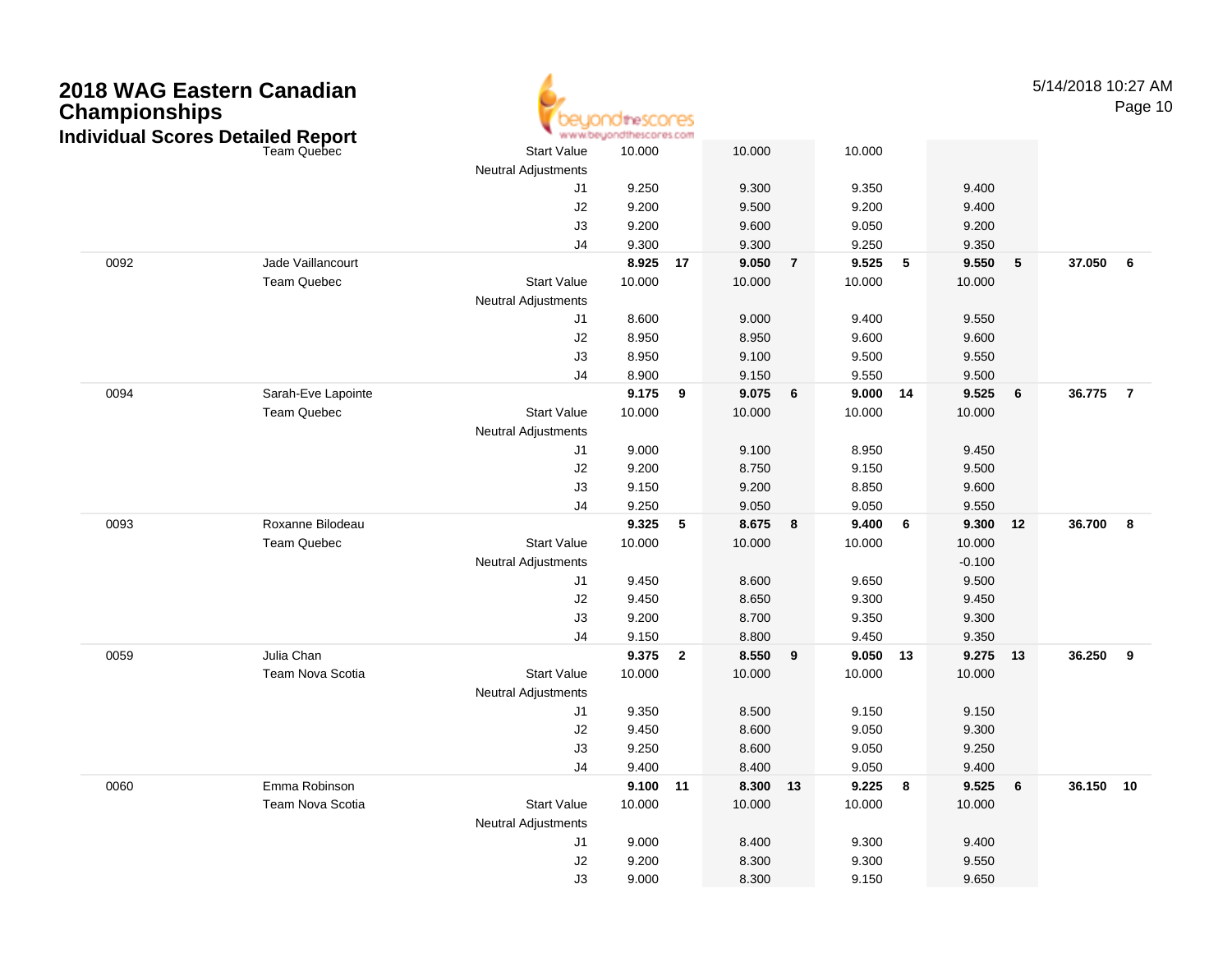

Page 11

|                           | J4                                                          | 9.300                                |                          | 8.300                                                                         |                 | 9.050  |                          | 9.500                      |                |                                                                   |                                                                            |
|---------------------------|-------------------------------------------------------------|--------------------------------------|--------------------------|-------------------------------------------------------------------------------|-----------------|--------|--------------------------|----------------------------|----------------|-------------------------------------------------------------------|----------------------------------------------------------------------------|
| Lenka Sevcik              |                                                             |                                      |                          | 8.350                                                                         | 12              |        |                          |                            |                |                                                                   |                                                                            |
| Team Nova Scotia          | <b>Start Value</b>                                          | 10.000                               |                          | 10.000                                                                        |                 | 10.000 |                          | 10.000                     |                |                                                                   |                                                                            |
|                           | <b>Neutral Adjustments</b>                                  |                                      |                          |                                                                               |                 |        |                          |                            |                |                                                                   |                                                                            |
|                           | J1                                                          | 8.850                                |                          | 8.550                                                                         |                 | 9.300  |                          | 9.350                      |                |                                                                   |                                                                            |
|                           | J2                                                          | 9.200                                |                          | 8.350                                                                         |                 | 9.100  |                          | 9.400                      |                |                                                                   |                                                                            |
|                           |                                                             |                                      |                          |                                                                               |                 | 9.150  |                          |                            |                |                                                                   |                                                                            |
|                           | J4                                                          |                                      |                          | 8.350                                                                         |                 |        |                          |                            |                |                                                                   |                                                                            |
| Ana Lucas                 |                                                             | 9.225                                | $\overline{7}$           | 8.500                                                                         | 11              |        | 15                       |                            |                |                                                                   |                                                                            |
| Team Nova Scotia          |                                                             |                                      |                          |                                                                               |                 |        |                          | 10.000                     |                |                                                                   |                                                                            |
|                           | <b>Neutral Adjustments</b>                                  |                                      |                          |                                                                               |                 |        |                          |                            |                |                                                                   |                                                                            |
|                           | J1                                                          | 9.150                                |                          | 8.500                                                                         |                 | 9.000  |                          | 9.300                      |                |                                                                   |                                                                            |
|                           |                                                             | 9.300                                |                          | 8.500                                                                         |                 | 8.800  |                          | 9.200                      |                |                                                                   |                                                                            |
|                           | J3                                                          | 9.250                                |                          | 8.500                                                                         |                 | 8.950  |                          | 9.150                      |                |                                                                   |                                                                            |
|                           | J4                                                          | 9.200                                |                          | 8.400                                                                         |                 | 9.000  |                          | 9.000                      |                |                                                                   |                                                                            |
|                           |                                                             | 8.900                                |                          | 8.550                                                                         | 9               |        | 17                       |                            | 8              |                                                                   |                                                                            |
| <b>Team New Brunswick</b> | <b>Start Value</b>                                          | 10.000                               |                          | 10.000                                                                        |                 | 9.500  |                          | 10.000                     |                |                                                                   |                                                                            |
|                           | <b>Neutral Adjustments</b>                                  |                                      |                          |                                                                               |                 |        |                          |                            |                |                                                                   |                                                                            |
|                           | J <sub>1</sub>                                              | 9.000                                |                          | 8.600                                                                         |                 | 8.600  |                          | 9.500                      |                |                                                                   |                                                                            |
|                           | J2                                                          | 9.000                                |                          | 8.400                                                                         |                 | 8.500  |                          | 9.500                      |                |                                                                   |                                                                            |
|                           | J3                                                          | 8.800                                |                          | 8.900                                                                         |                 | 8.500  |                          | 9.450                      |                |                                                                   |                                                                            |
|                           | J4                                                          | 8.750                                |                          | 8.500                                                                         |                 | 8.500  |                          | 9.450                      |                |                                                                   |                                                                            |
| Shailynn Richard          |                                                             | 9.075                                |                          | 7.725                                                                         | 15              | 9.250  | $\overline{7}$           |                            |                |                                                                   |                                                                            |
| Team PEI                  | <b>Start Value</b>                                          | 10.000                               |                          | 9.500                                                                         |                 | 10.000 |                          | 10.000                     |                |                                                                   |                                                                            |
|                           | <b>Neutral Adjustments</b>                                  |                                      |                          |                                                                               |                 |        |                          |                            |                |                                                                   |                                                                            |
|                           | J1                                                          | 9.100                                |                          | 7.850                                                                         |                 | 9.300  |                          | 9.150                      |                |                                                                   |                                                                            |
|                           |                                                             | 9.150                                |                          | 7.850                                                                         |                 | 9.150  |                          | 9.250                      |                |                                                                   |                                                                            |
|                           | J3                                                          | 9.050                                |                          | 7.600                                                                         |                 | 9.200  |                          | 9.300                      |                |                                                                   |                                                                            |
|                           | J <sub>4</sub>                                              | 9.000                                |                          | 7.400                                                                         |                 | 9.300  |                          | 9.350                      |                |                                                                   |                                                                            |
| Anna Bernard              |                                                             |                                      |                          | 7.625                                                                         | 16              | 9.225  | 8                        |                            |                |                                                                   |                                                                            |
| Team PEI                  | <b>Start Value</b>                                          | 10.000                               |                          | 10.000                                                                        |                 | 10.000 |                          | 10.000                     |                |                                                                   |                                                                            |
|                           | <b>Neutral Adjustments</b>                                  |                                      |                          |                                                                               |                 |        |                          |                            |                |                                                                   |                                                                            |
|                           | J1                                                          | 8.950                                |                          | 7.750                                                                         |                 | 9.050  |                          | 9.500                      |                |                                                                   |                                                                            |
|                           | J2                                                          | 9.100                                |                          | 7.650                                                                         |                 | 9.250  |                          | 9.200                      |                |                                                                   |                                                                            |
|                           | J3                                                          | 9.000                                |                          | 7.500                                                                         |                 | 9.200  |                          | 9.200                      |                |                                                                   |                                                                            |
|                           | J4                                                          | 9.100                                |                          | 7.600                                                                         |                 | 9.400  |                          | 9.150                      |                |                                                                   |                                                                            |
| Tanisha Tawil             |                                                             | 9.075                                |                          | 7.950                                                                         | 14              |        | 16                       |                            |                |                                                                   |                                                                            |
| Team PEI                  | <b>Start Value</b>                                          | 10.000                               |                          | 10.000                                                                        |                 | 10.000 |                          | 10.000                     |                |                                                                   |                                                                            |
|                           | Neutral Adjustments                                         |                                      |                          |                                                                               |                 |        |                          |                            |                |                                                                   |                                                                            |
|                           | J1                                                          | 9.250                                |                          | 7.900                                                                         |                 | 8.400  |                          | 9.400                      |                |                                                                   |                                                                            |
|                           | ndividual Scores Detailed Report<br><b>Isabelle Cormier</b> | J3<br><b>Start Value</b><br>J2<br>J2 | 9.100<br>9.200<br>10.000 | <b>MAILMON/NY INTERNO ANY ANY</b><br>$9.150$ 10<br>18<br>12<br>9.050 14<br>12 | 8.300<br>10.000 |        | 9.200<br>8.975<br>10.000 | 9.175 11<br>8.500<br>8.575 | 9.450<br>9.350 | 9.375 10<br>9.175 18<br>9.475<br>9.275 13<br>9.200 17<br>9.275 13 | 36.050 11<br>35.875 12<br>35.425 13<br>35.325 14<br>35.100 15<br>34.875 16 |